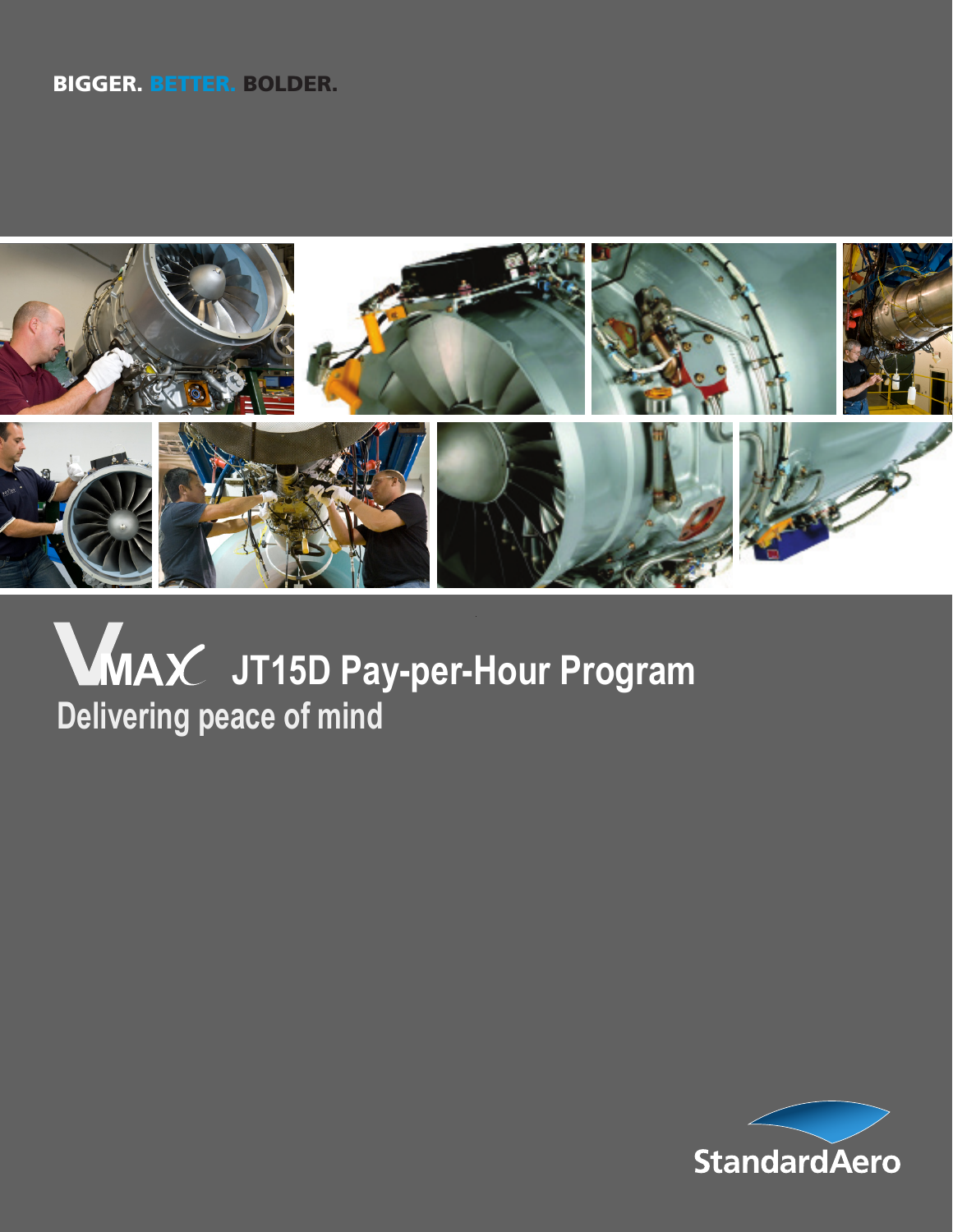### Your Trusted Service Partner

StandardAero is a global leader in maintenance, repair and overhaul (MRO). We are committed to providing the highest standards of quality, reliability and customer service to more than 3,000 military, commercial and private operators in over 85 nations.

With over 1.7 million sq ft (160,000 sq m) of hangar and shop floor space, we are proud to support more than 3,000 customers worldwide. Our customer base includes regional airlines, commercial transportation providers, corporate flight departments, private operators, government agencies and defense departments.

You will be pleased to discover customer-first thinking is the pillar at each corner of our organization.



#### **MAXIMUM CERTAINTY**

We know that your aircraft belongs in the air, not on the ground, and our team is committed to keeping you flying. StandardAero's **VMAX** program gives you the comfort and confidence of knowing that your engine maintenance is in the hands of professionals. Delivering peace of mind is our StandardAero commitment to you. For that feeling of certainty, enroll today in the StandardAero **VMAX** program.

### **MAXIMUM COMFORT**

The **VMAX** program is a pay-per-hour engine service plan that provides a long-term engine maintenance expense guarantee. You simply invest in an hourly fee based on the number of hours flown each month, and you're covered. You have the comfort of established maintenance expenses, and your cash flow is shielded from unexpected costs. You have the added benefit of protecting your investment as you pave the way for a higher aircraft resale value that comes with having your engines on a pay-per-hour service plan.

That is **VMAX** comfort.

### **MAXIMUM SERVICE**

Once your engines are enrolled in the VMAX program, they are maintained by our team of professionals who specialize in P&WC engine repairs, overhauls and field service. Our highly trained and qualified technicians located in repair and overhaul facilities strategically located around the globe are dedicated to supporting your mission.

#### **MAXIMUM COVERAGE**

The terms of your **VMA** *x* program coverage are clearly spelled out. Higher than expected maintenance costs are always our problem, not yours. Your coverage is secure. With StandardAero **VMA**  $\times$  program coverage, you have the benefit of a 'no surprises' environment. The VMAX program affords you access to our worldwide customer service network where our mission is to constantly raise the standard of customer service.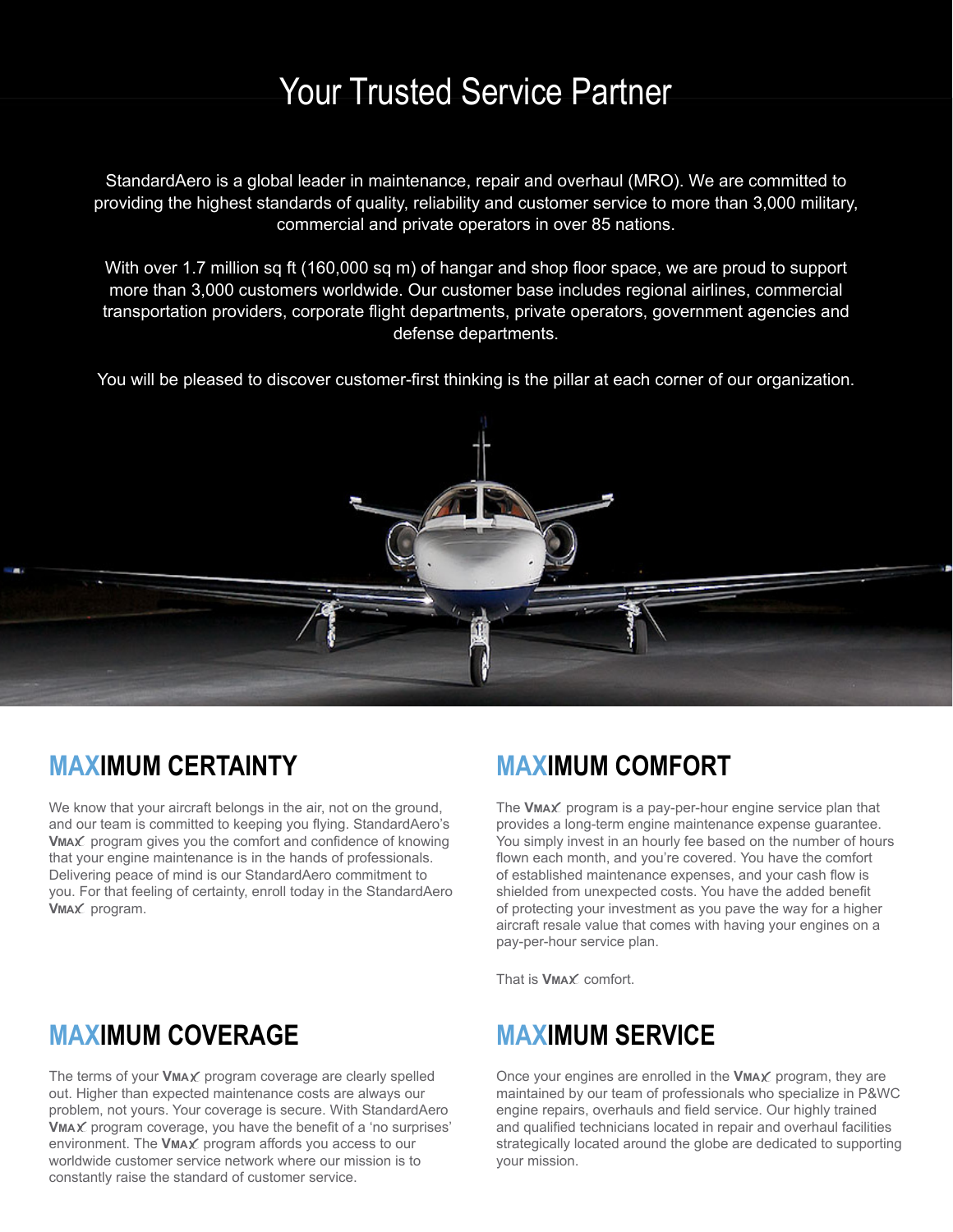## **Tailored to Meet Your Needs**

The VMAX Program for the Pratt & Whitney Canada JT15D turbofan engine family is offered in five different levels, allowing you to select the coverage that best meets your individual needs.\*

| Coverage                                                   | <b>Silver Lite</b> | <b>Silver</b> | <b>Gold Lite</b> | Gold      | <b>Legacy</b> |
|------------------------------------------------------------|--------------------|---------------|------------------|-----------|---------------|
| Overhaul, scheduled                                        | $\bullet$          | ٠             | $\bullet$        |           |               |
| Hot section inspection, scheduled or required<br>(on-wing) |                    |               | $\bullet$        |           |               |
| Engine parts (excluding life limited parts)                | $\bullet$          | $\bullet$     | $\bullet$        | $\bullet$ |               |
| Service bulletins, category required                       | $\bullet$          | $\bullet$     | $\bullet$        | $\bullet$ |               |
| Engine shop labour                                         |                    |               | $\bullet$        |           |               |
| Transfer of benefits for flat fee                          |                    | ⋒             | $\bullet$        |           |               |
| Life limited parts                                         |                    | $\bullet$     | $\bullet$        | $\bullet$ |               |
| Engine removal, basic unscheduled (BUER)                   | $\bullet$          | $\bullet$     | $\bullet$        | $\bullet$ |               |
| Trouble shooting labour                                    | $\bullet$          | $\bullet$     | $\bullet$        | $\bullet$ |               |
| Engine accessories                                         |                    |               | $\bullet$        |           |               |
| Rental lease engine coverage (OH event)                    |                    |               | $\bullet$        |           |               |
| Engine condition trend monitoring analysis                 | $\bullet$          | $\bullet$     | $\bullet$        | $\bullet$ |               |
| Line removal/installation labour                           |                    |               | $\bullet$        |           |               |
| Freight for engine, parts, accessories                     |                    |               | $\bullet$        |           |               |
| Mobile Repair Team for unscheduled AOG                     |                    |               |                  |           |               |

\* Some exclusions apply, such as scheduled routine maintenance (labour, o-rings, gaskets, oil, filters, etc.) and environmental factors. **V**MAX Legacy is limited to engines in their first or second TBO only.

#### **Legacy Enrollment Parameters**

- Restricted enrollment to first run & second run engines only.
- Enrollment expires post second overhaul (max. 7,200 hours).
- Only applicable to engines with a cycle to hour ratio less than or equal to 1.1.
- Mid-TBO enrollment buy-in formula has two options.